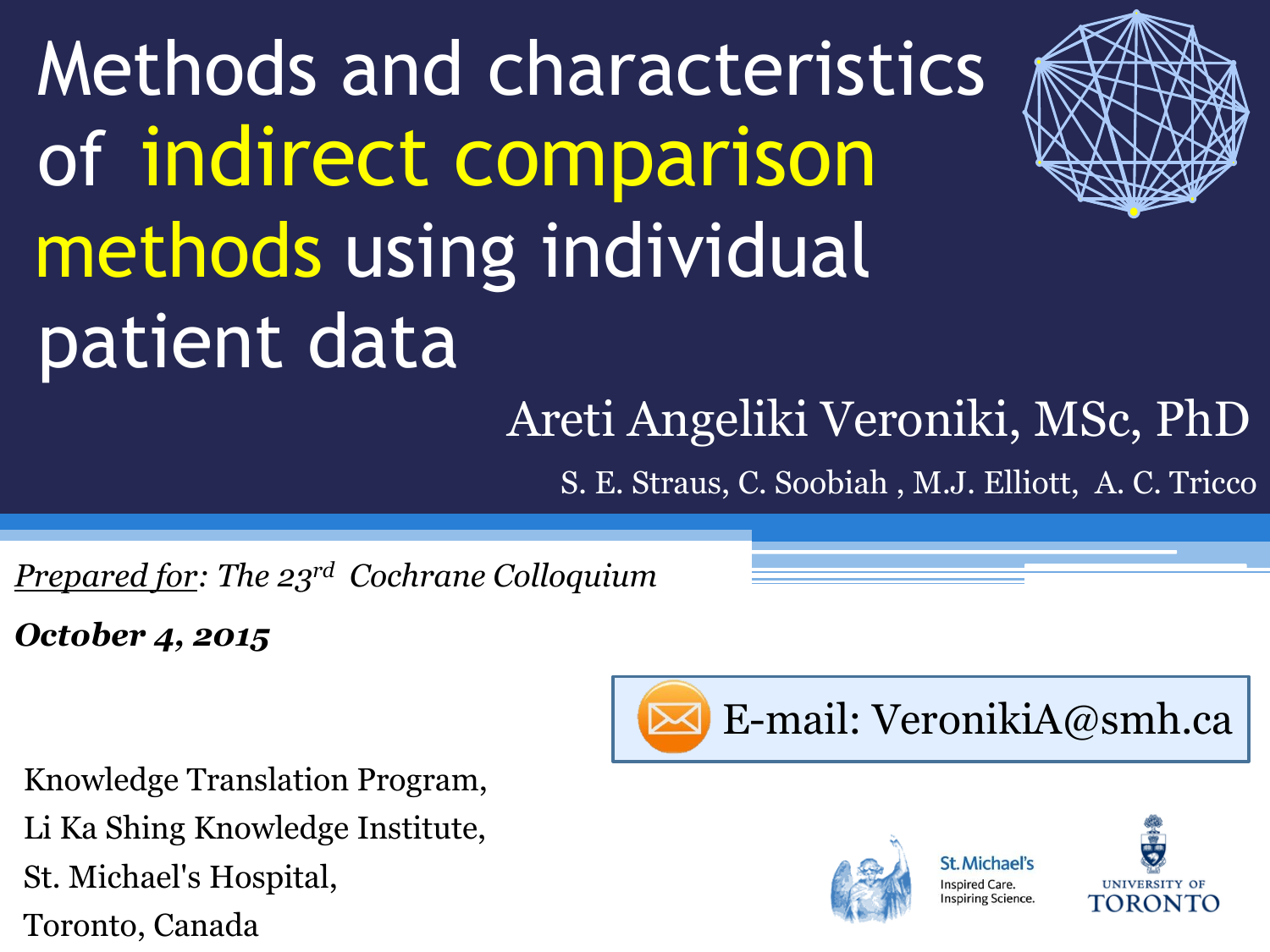

## I have no actual or potential conflict of interest in relation to this presentation

I am funded by the Banting Postdoctoral Fellowship Program from the Canadian Institutes of Health Research (CIHR)

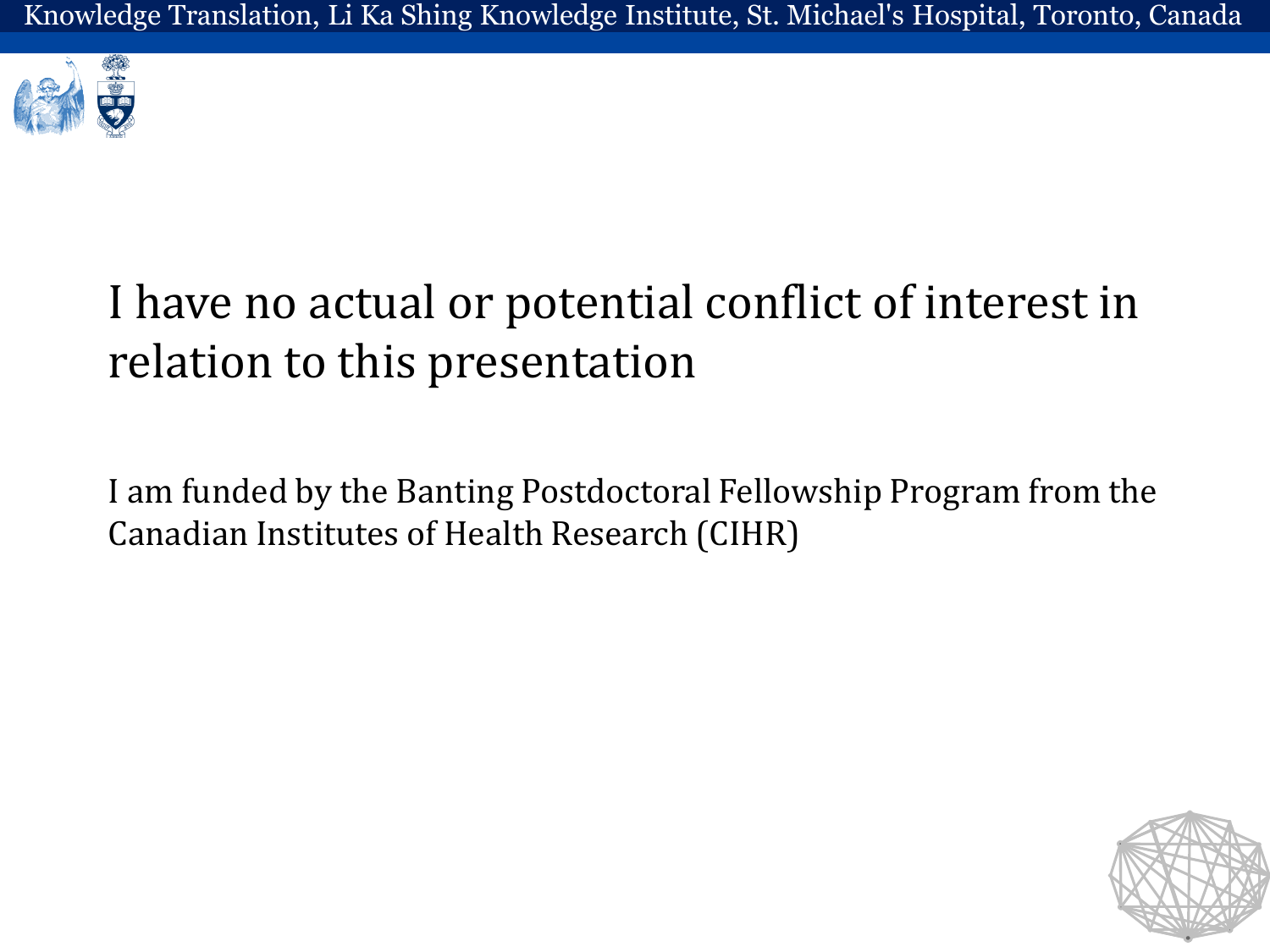

## Individual patient data in indirect comparisons



#### **Aggregate data (AD) vs. Individual patient data (IPD)**

AD meta-analyses: use summary point estimates from all patients enrolled in each included trial

• Data is not available on individual patients IPD meta-analyses: use data from each individual patient enrolled in each included trial

A

B

C

- Allows similar analysis across all trials
- Allows investigation of patient-level moderators

#### **The use of IPD in indirect comparisons and network meta-analysis (NMA) may:**

- Increase confidence in the results
- Identify interactions that are otherwise undetectable
- Reduce both variation in treatment effects between studies within pairwise comparisons (heterogeneity) and variation in treatment effects between pairwise comparisons (inconsistency)
- Allow estimation of subgroup effects, which in turn allows tailoring of results to patient characteristics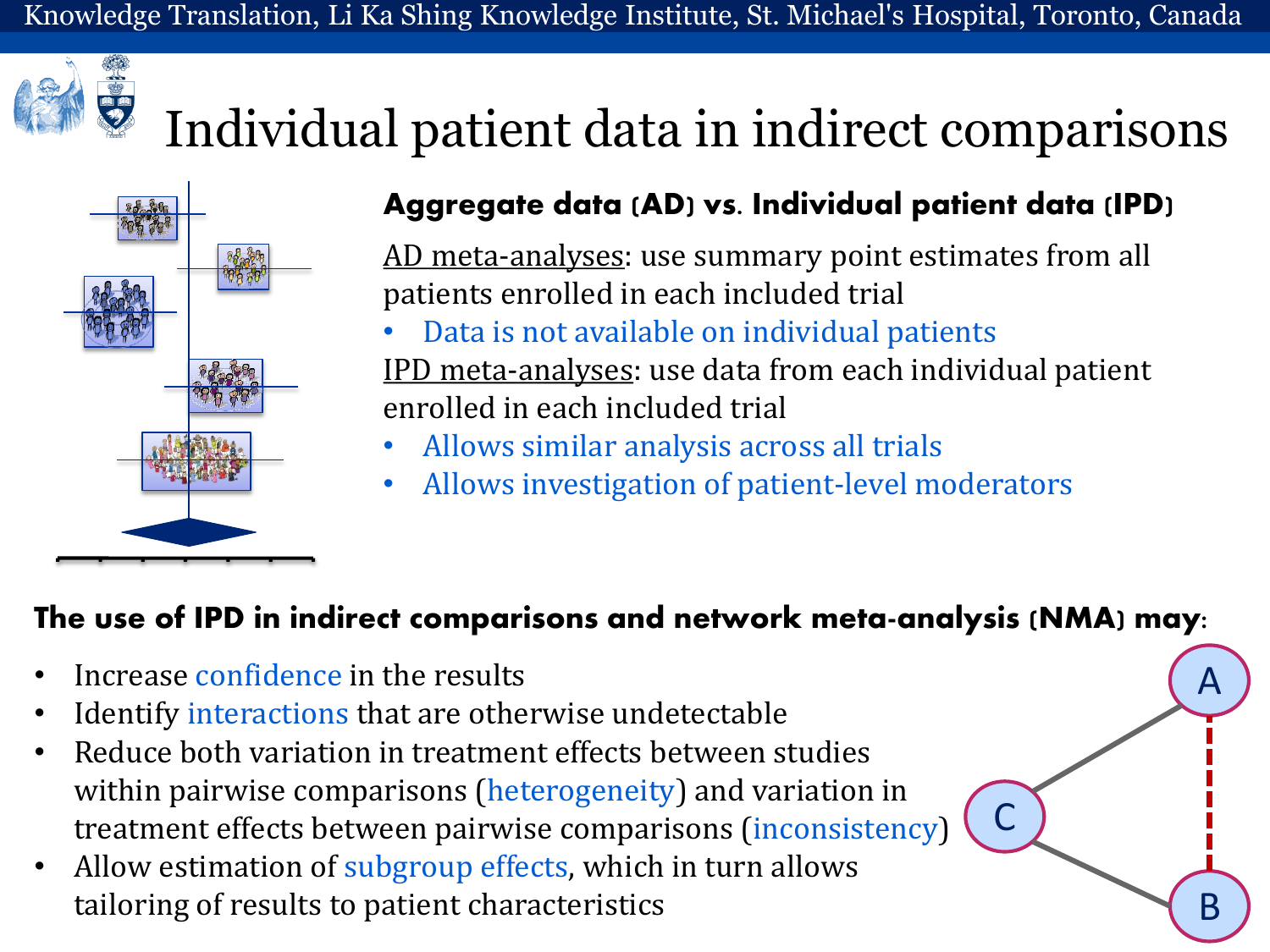Knowledge Translation, Li Ka Shing Knowledge Institute, St. Michael's Hospital, Toronto, Canada

## Scoping review of indirect comparisons with IPD

IPD indirect comparisons are published with increasing frequency in health care literature – BUT no guidance on selecting the appropriate methodology or on reporting the methods and results



#### Aim

To examine the **methods** and **reporting** of indirect comparison methods using IPD alone or in combination with AD.

### Methods

- We searched MEDLINE, Embase, the Cochrane Library, and CINAHL from inception to October 2014.
- We included:
	- published and unpublished studies
	- reporting a method, application, or review
	- any type of indirect comparisons using IPD
	- with at least 3 interventions.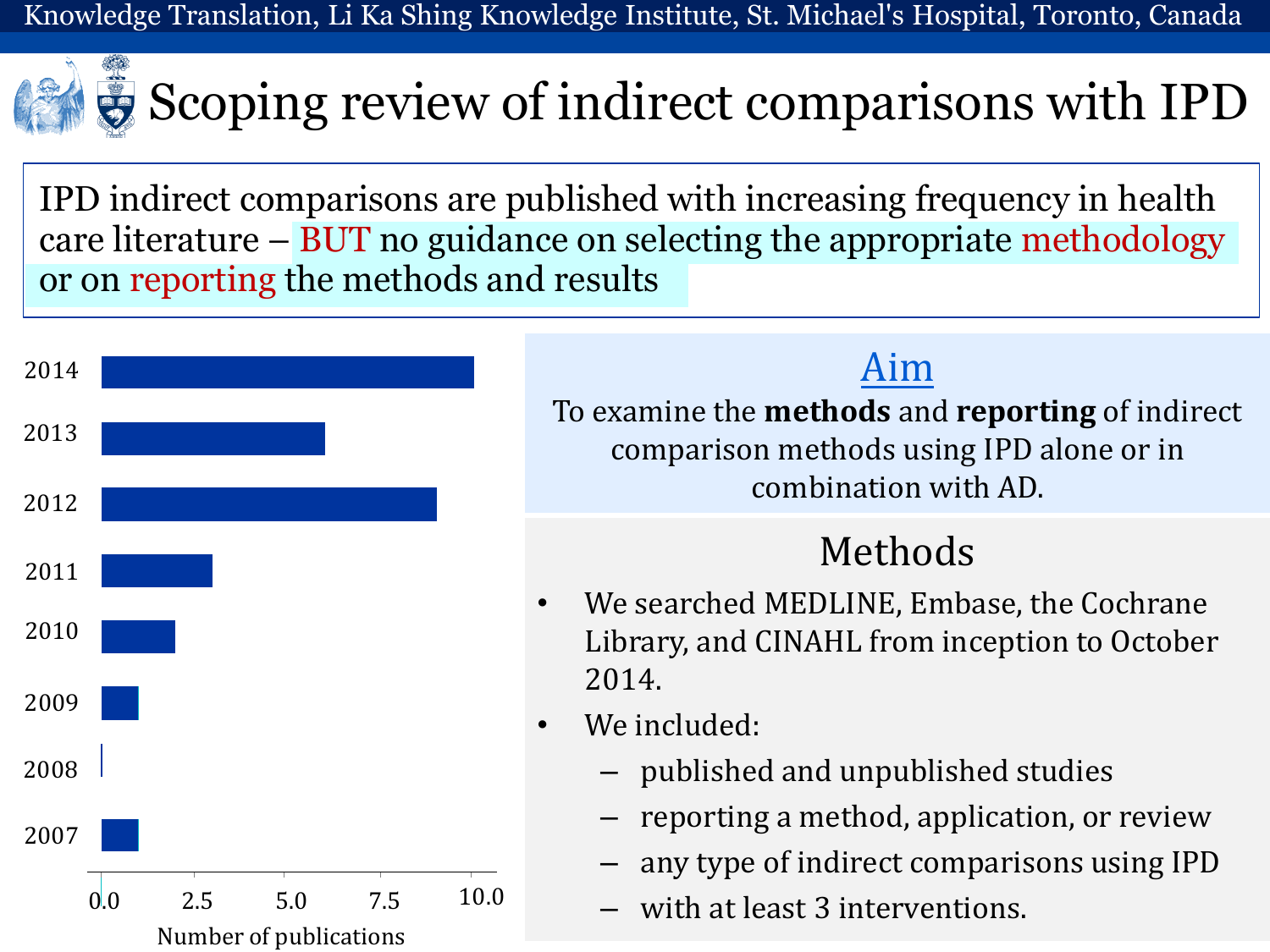Results



#### We identified 37 papers:

 $23$  (62%) application articles

#### $0 \ 11 (30\%)$ methodological articles

- $\circ$  2 (5%) reviews, and
- $\circ$  1 (3%) protocol.



#### Of the **33 empirical networks**

(including examples identified in methodological and review articles):

- 24 (73%) IPD-NMAs & 9 (27%) the non-meta-analytical indirect comparison method matching adjusted indirect comparison (MAIC)
- Included RCTs only: 21 (64%) IPD-NMAs and 9 (27%) MAICs
- Only 9 (27%) IPD-NMAs reported the existence of a study protocol
- 15 (45%) IPD-NMAs applied a random-effects model (this model is not applicable for MAIC)
- 16 (52%) applied a Bayesian hierarchical model (using WinBUGS [14; 43%], OpenBUGS  $[2; 6\%]$ , or JAGS  $[1; 3\%]$  software )
- Only 3 (9%) IPD-NMAs provided their code in the manuscript